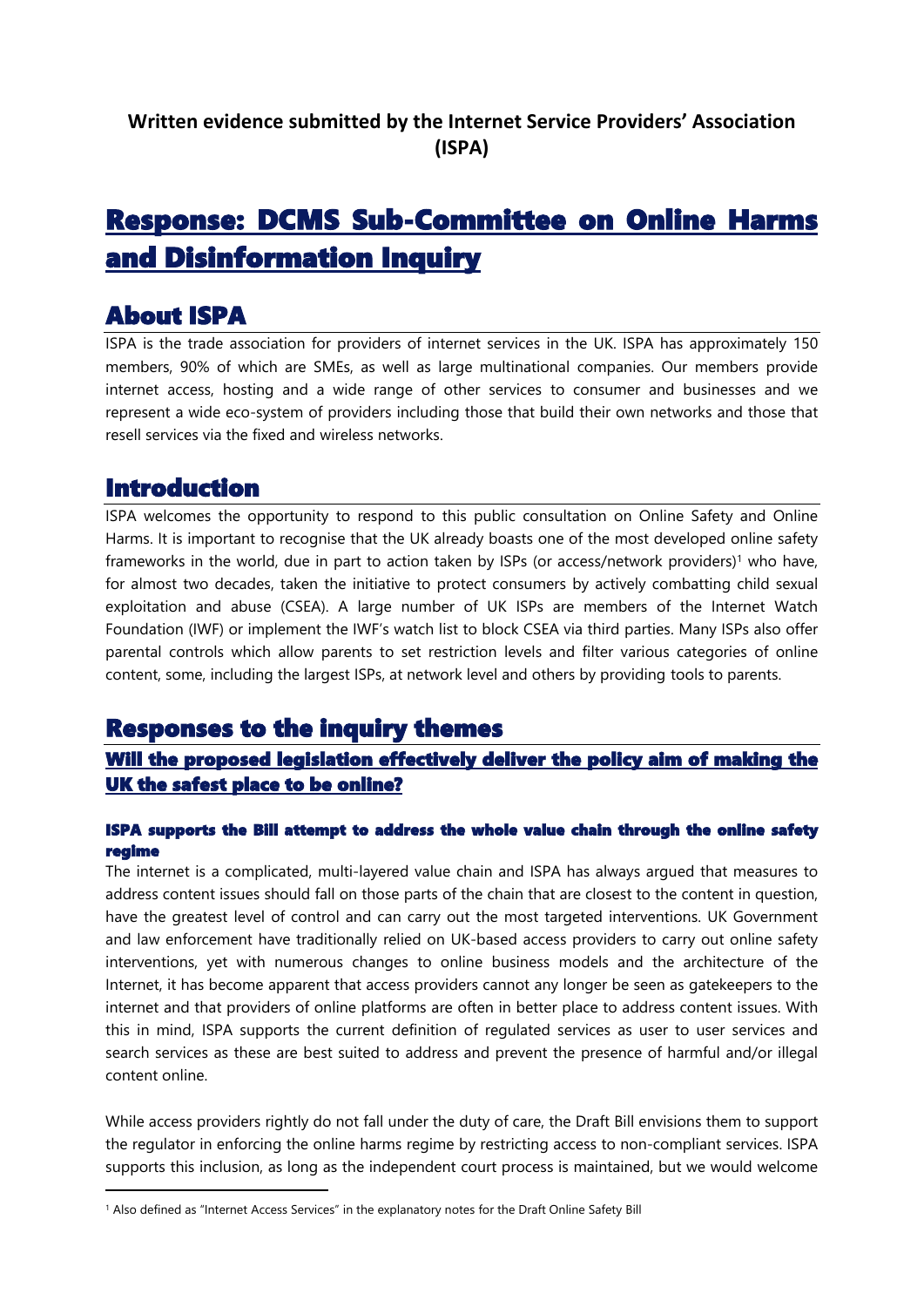clarity on the practicalities of access restriction orders. It will further be important to ensure that business disruption measures can be carried out by all players that nowadays facilitate in users accessing the internet. Alongside access providers this should include a variety of companies and services that have recently started to carry out some of the functions that are necessary for the use of the internet, including browsers, app stores and in certain circumstances operating systems and apps. The definition of access facilities in the Draft Bill does suggest that it is Government intention to have a broad application, but we would urge the Committee to test this further as part of its inquiry to ensure that the enforcement elements of the Bill effectively work in practice.

### **Are there any contested inclusions, tensions or contradictions in the draft Bill that need to be more carefully considered before the final Bill is put to Parliament?**

#### **ISPA would like to see a greater recognition of the impact that technical changes and encryption will have on how the internet is accessed and used**

As indicated previously , the Internet is constantly evolving, and the Online Safety regime must be reactive to new and emerging changes to the internet supply chain. This includes, but is not limited to, new forms of encryption such as DNS over HTTPS (DoH) which is being rolled out by Mozilla (Firefox) and Google (via Chrome), as well as Private Relay which Apple will enable for a large part of its user base. Alongside the enabling of encryption, these technical changes also influence how internet traffic is handled.<sup>2</sup> These developments can have positive benefits and enhance privacy or security, they can also impact the effectiveness of existing online safety measures, such a parental controls, and limit the ability of access providers to support their users. Ultimately, this should not result in a debate about the benefits of encryption, but it does put a stronger emphasis on how these technologies are implemented and how they impact internet users and especially the choices of parents and children. For example, enabling DNS-over-HTTPS by default within an app, a browser or a social network has privacy, security and safety implications and all three should be taken into account before an online service or platform makes such a decision. We would like to see greater recognition of this admittedly complex issue in the new online safety framework, e.g. through a greater recognition within safety-by-design principles and a broad application of definitions such as access and ancillary facilities.

#### **ISPA would like to see more clarity about how Business Disruption Measures will work in practice**

Business Disruption Measures (BDMs) are an important back stop power in the new online safety regime, and we support the court based process that has been suggested in the Draft Bill. However, we would like to see greater clarity of how the BDM process will work in practice, including time frames, consultation requirements, costs to ISPs, processes for updating consumers and unintended coverage of legal content. There also needs to be a clear process to ensure that BDM orders are proportionate, technical feasible and that they can be served on all relevant companies that help the facilitate access to the internet. We urge the Committee to seek more clarity on this to ensure that this important back stop power can be implemented effectively.

### **Is Ofcom suitable for and capable of undertaking the role proposed for it in the draft Bill?**

#### **ISPA would like to see more clarity around the relationship between Government and Ofcom**

<sup>2</sup> These technical changes are not about encrypting content but more about encrypting those parts of the internet that determine how data is routed and how requests for content are resolved.